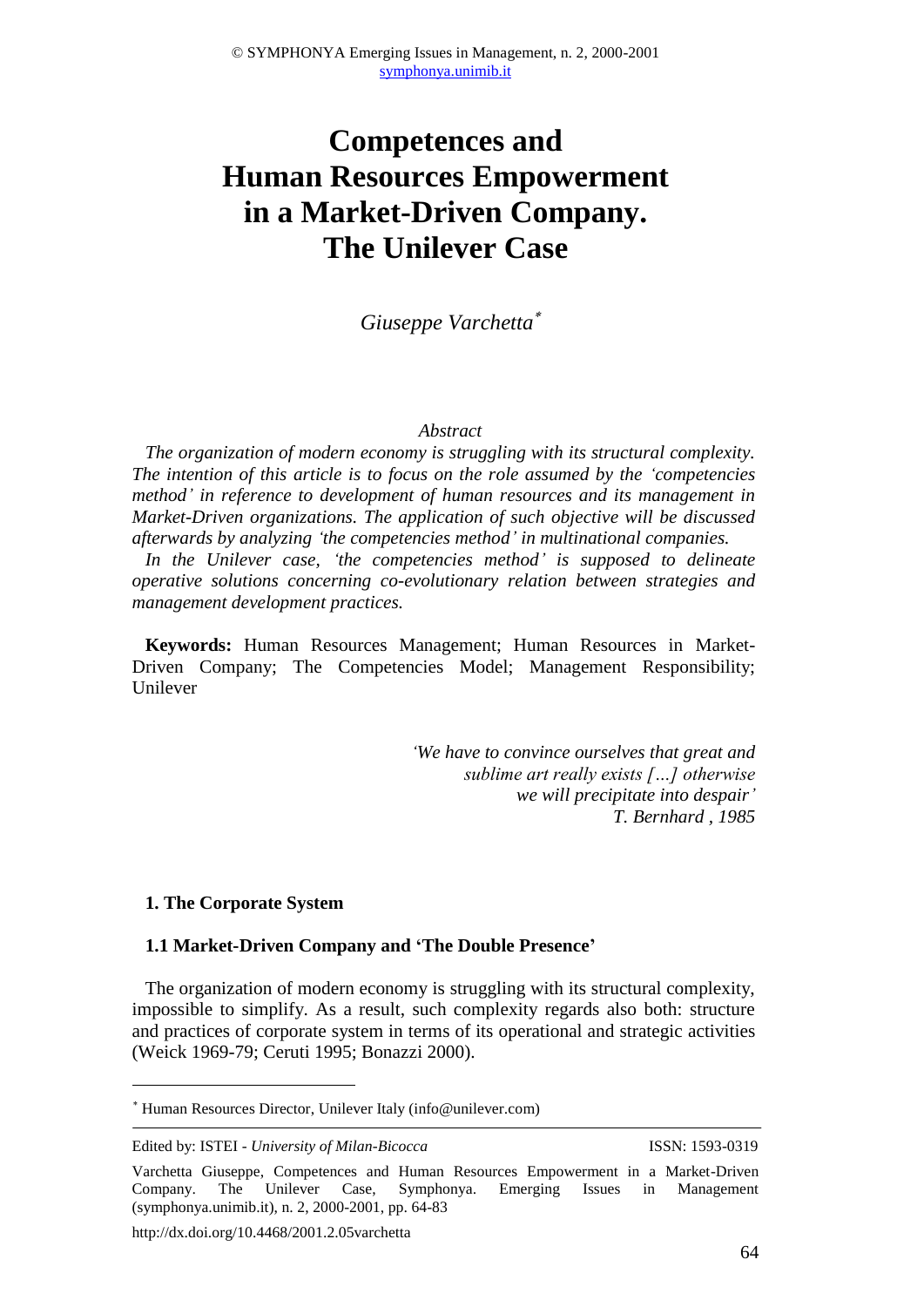Numerous observers called this phenomenon a 'change of the change' (Davis, Meyer 1998). Many formulations have been identified in order to describe such situation: globalization, new subjects, work transformation, gender revolution, ecology crisis and financial markets turbulence – they are conjoint challenges with a significant potential of unpredictability as numerous observers claim.

The intention of this article is to focus on the role assumed by the 'competencies method' in reference to development of human resources and its management in Market-Driven organizations. Such objective, application of which will be discussed afterwards by analyzing 'the competencies method' in multinational companies, leads to 'thin out' its possible interpretations and to choose introductive remarks regarding the trend. Such observations derive from the company experience system and its two structural components: the enterprise system and human resources system, both of them strictly related, complementary and repetitive.

Such selection requests, however, the identification of tendencies in both systems, in direct relation to cultural aspects of the competencies method; in other words, related to probable situations in context of corporate system. Such expectations serve for human resources managers to apply the competencies method in the competitive system, which drives operative and strategic choices of market-driven companies and identify vision, mission, dynamics and result expectations.

In order to gain understanding of the change that influences modern businesses, it is necessary to refer to another, greater changing process, commonly called 'modern era' defined also as 'post-modern' (Harvey 1989; Tourine 1992; Chiurazzi 1999). Such shift to 'post-modern' for the Corporate System may have two dimensions: external (in reference to globalization process) and internal (in reference to Fordist paradigm erosion).

When it comes to the globalization process it's necessary to refer, first of all, to the fact that physical and political barriers have lost the most of their economical importance. This means that the *economy forces* predominate over the *political* ones (Jean, Savona 1995; Beck 1997; Bauman 1998; Salimbeni 1999). Nowadays, we can observe that this process has weaken the fordist fundamentals, its ideas and organizational solutions, that since XIX century have always been vital for the organizational development of the companies from western countries (Rullani 1994; Halal 1994; Rullani, Vicari 1999).

This enormous change, easily identified in the companies operational practices, is rooted in so-called '*double presence*' - a co-existence of corporate activities globalization and fordist model crisis. The '*double presence*' concept puts a new light on the primary role of business - no longer limited to the production process as just few years ago, but enriched by the reproduction activity.

A fundamental role of businesses, however, has always been related to both: production and services activities. In fact, the primary role of production process is a function of various factors: organizational experience (characterized by a long and short-term planning), internal control and a strong conviction that procedures and corporate methodologies can help to achieve a sort of balance between real and estimated results. As a consequence, the emergencies tend to be ignored, like everything else which derives from the outside, is unknown and could influence the corporate decisions and processes.

In other words, the companies operate in a control prospective. Broadly speaking, the consumers as well as the distribution industries are represented and managed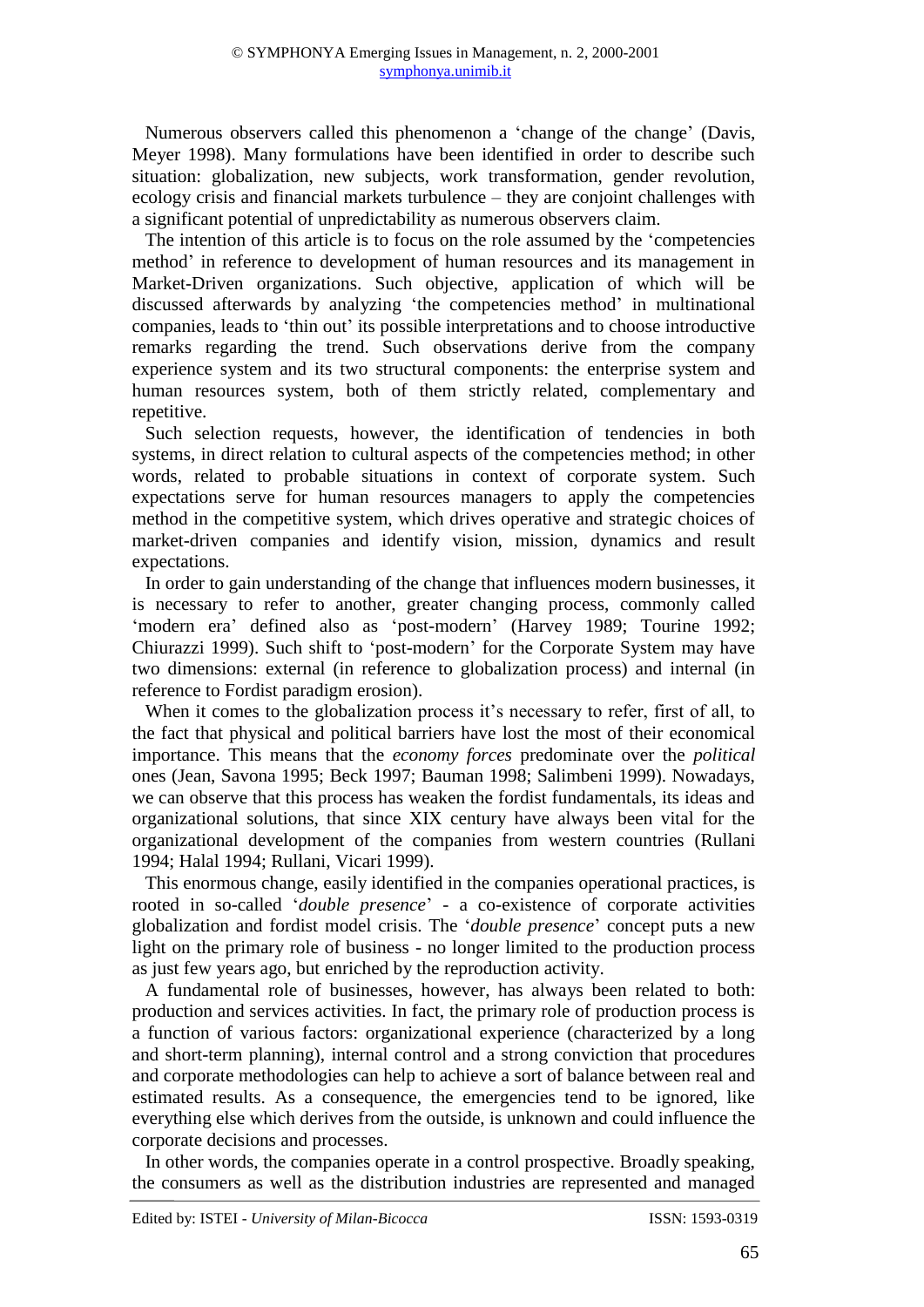differently as far as they are determined by different external contexts. Naturally, this mutual relation should be intended according to the correspondence logic.

The environment (the external context), considered as a group of normative rules formalized by choices, decisions and firm actions, is in a control relation with a company services users system and with a distribution industry system. In fact, business becomes a supplier of optimal solutions, as a direct response to their clients problems. On the other hand, consumers and trade reactions to companies solutions influence significantly the way the businesses operate. Generally, companies tend to encourage such behaviors as a response to models developed interiorly, while the consumers and trade are called to learn more about the product or service in order to stimulate such reaction.

The companies experience, mainly focused on the manufacturing activity, becomes an experience of internal hyper-control, which tends to limit external relations as purely contractual and economical. Moreover, the supremacy of manufacturing activity brought to characterize economic cycles of the continuous development, where demand is in a regular growth and superior to supply, while the marketing methodology is successful only if based on 'one-way' communication methodologies.

The process of extension of corporate primary activities, known as a '*double presence*', regards traditional manufacturing activity enriched by the reproduction one. Such process, however, shouldn't be considered as concluded but as a process in perpetual transition.

The production remains focal and fundamental for any of corporate activities: a focus on service and quality issues (Barassi 1988, Zeithaml 1990, Capranico 1992) – from few years extremely distinctive for western cultures and for consumer attitude in particular – requires, however, a step towards 'reproduction', a process that, necessary to say, can't exist if not rooted in manufacturing activities.

The 'reproduction' process stands for a particular orientation of fundamental processes to activities, through which, demand of personalized products and services can be satisfied in an accurate, prompt and characterized manner. The uniqueness of such goods has never been so significant and the consumers creativity so involved in main processes. As a result, businesses reactions across the reproduction activities are no longer standardized just like the manufacturing activities, but are numerous and able to react to service and quality demand (Di Nallo 1998, Busacca 1999).

In other words, companies try to exploit 'spontaneous' capabilities of their consumers through reproduction activities, in order to react according to personal aspects that identify different social groups. In fact, the consumers are no longer taking part of a mass, basically anonymous and homogeneous, as far as they can be easily identified by modern corporate systems and, what's more, their different characteristics are recognized.

This transition is marked out by the autonomy perspective. The service suppliers accept and adapt the vision, according to which the definition of trade and consumers characteristics can't be conclusive nor complete. The management of suppliers business (cognitive system included) is therefore incomplete and, through direct experience, is oriented to study a hypothetical development of consumers and trade specific characteristics. Such policy is based on active and not passive attitude towards companies life-cycle. In other words, it presumes dynamism and knowledge interacting together. The service suppliers can encourage and influence consumers and trade systems, but it is impossible for them to form their evolution,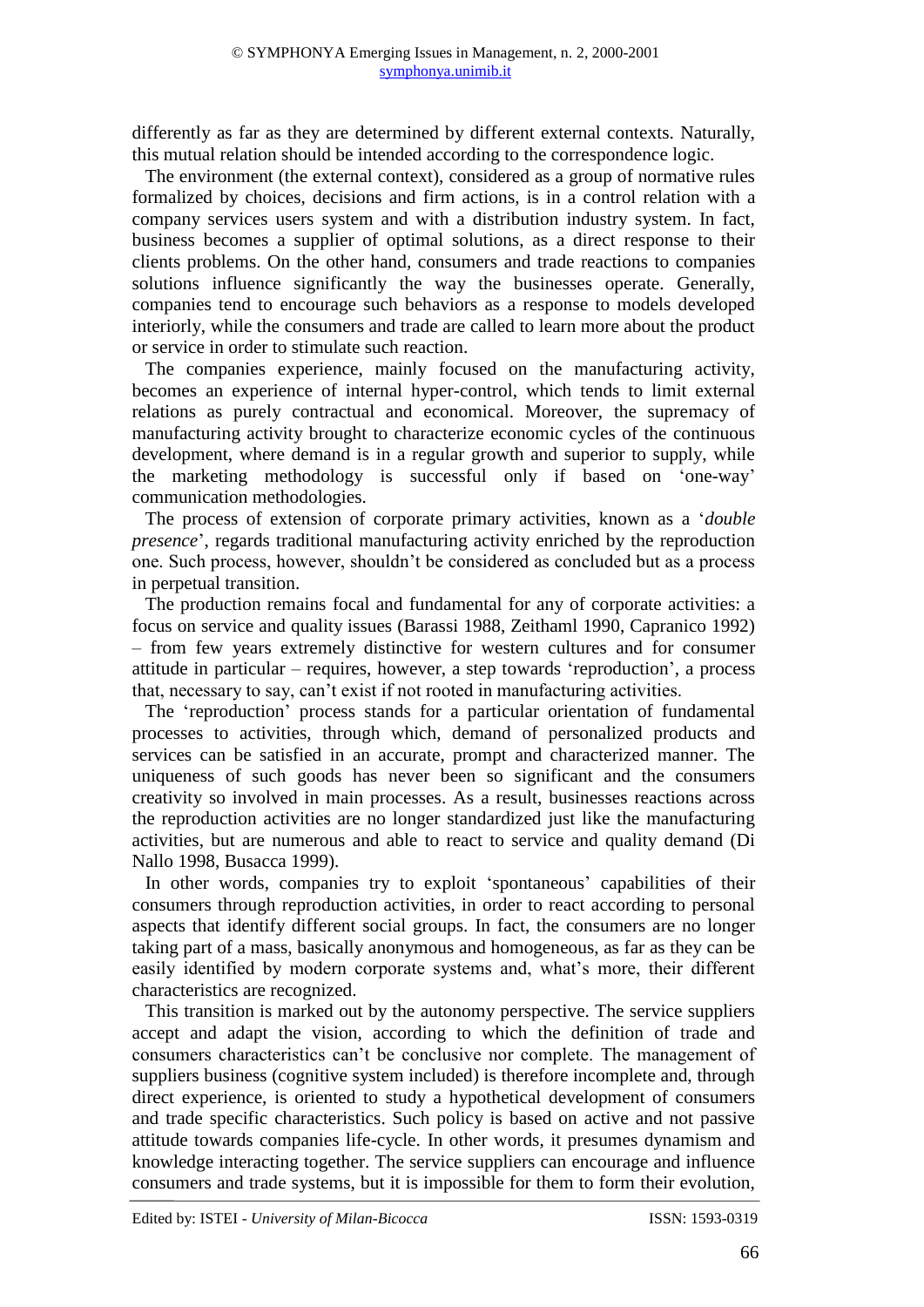as far as both systems generally preserve their autonomy. This means that consumers and trade industries self-organization is not necessarily linked to external influence. In fact, the service suppliers interaction margin is indefinable.

It's necessary to underline how the '*double presence*' (which lies in a double primary activity) contributes to change the corporate symbolism. In fact, the reference point in case of manufacturing industry is its performance whereas in case of the reproduction, and its ability (Mayer 1995, Morelli 2000).

A *performance* refers to a repetitive action, predictable and deeply rooted in corporate standards; the ability on the other hand, is a result of actions oriented to understand and respect single personal identities in order to approach their expectations afterwards (Figure 1).





From macroeconomics point of view the *'double presence'* concept meets companies in transition process, to be more precise - the shift from resources scarcity (basic assumption of Classical Economics) to markets in over-supply (New Economics assumption). As a result, all the companies have assisted in a progressive decentralization of 'resources combination efficiency', considered for long as a focal aspect of corporate organization, justified by the condition of scarcity. On the other hand, new conditions of over-supply set the centrality of customer satisfaction, as a measure of corporate competitiveness.

Some authors (Pine, Gilmore 1999) claim that such change is necessary for modern companies and they explain such shift across different stages of demand evolutionary model. A new 'value stage' can be described as 'all the reports that link, in a perpetual manner, consumers with all elements that surround them and influence their possibilities'. The 'value stage', as a situation, is formed by two elements: experience and transformation. The experience stands for a relevance which the company tends to involve the consumer with. On the other hand, the transformation is simply a value added related to a specific consumption experience and, as a consequence, deeply rooted in consumers behavior change. Market-driven companies are called to face the challenge generated by the condition of over-supply which involves new forms of demand.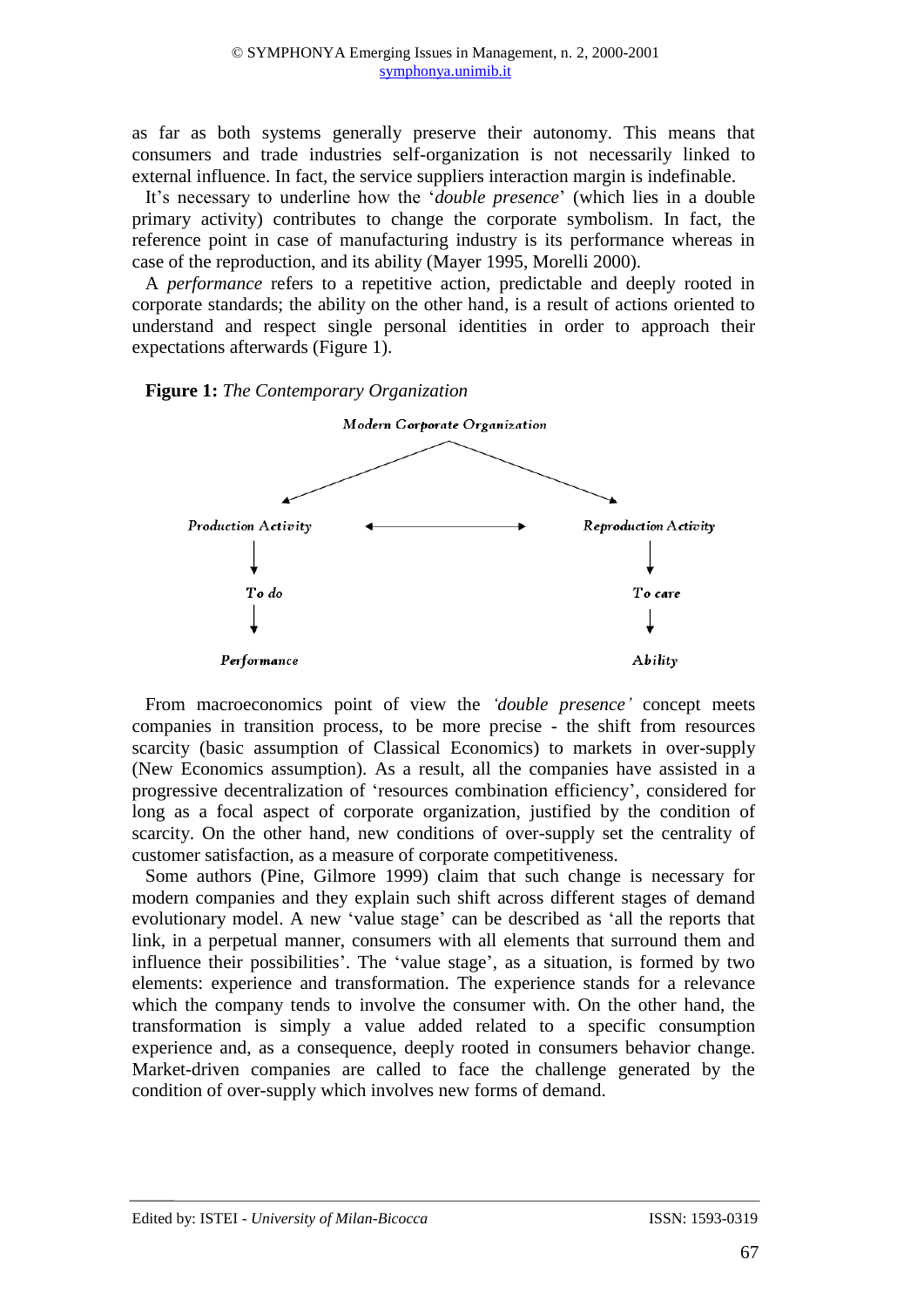## **1.2 The Reason and the Emotion**

The companies functioning, undoubtedly digitalization-driven, has always been oriented mostly on intellectual resources considered strategic in a value generation chain. As a consequence, intangible assets, experience, all the know-how system owned and progressively managed by the business, are necessary resources for business to keep its competitive force (Blancero, Boroski, Dyer 1996; Butera 1997; Edvinson, Malone 1997; Stewart 1997, Callieri 1998; Davenport, Prusak 1998, Ghoshal, Bartlett 1998; Accornero 2000; Como, Lizanbri 2000).

A state of hyper-competition presumes continuous confrontation between different corporate systems (D'Aveni 1994, Slywotzky, Morrison, Andelman 1998). What's more, the extension of primary activities by the reproduction process originated the primacy of human resources intellectual capabilities and skills ('mind-set' orientation), as fundamental for value generation chain. Such resources, called 'value makers' in order to underline their centrality and importance, concern skills such as creativity, achievement, relationality, active reaction, attention as well as simple capability of managing stumbling situations (Quaglino 1997; Pievani, Varchetta 1999; Davis, Meyer 1998, 2000).

The latent risk of such momentous transition concerns underestimation of holistic operative significance, imposed by new conditions, regarding strategic and executive competence.

As a consequence, such 'mind-set' orientation becomes a strategic component of 'value making process' and involves 'psychological factors' in corporate relations management. What's more, psychic characterization of the organizational experience leads to revaluation of human factor, no longer partial and insignificant. In other words, it occurs to value and to manage emotional variables, undoubtedly less known than rational ones, in respect to new competitive challenges, characterized by conditions of uncertainty and poor predictability. Therefore, such 'emotional variables' are retained an irreplaceable aspect of 'new' human reason and no longer a 'magical' driver of human behavior (Simon 1983; Kelly 1994; Ratti 1999).



**Figure 2:** *The Underestimation Risk of the Intangible Assets*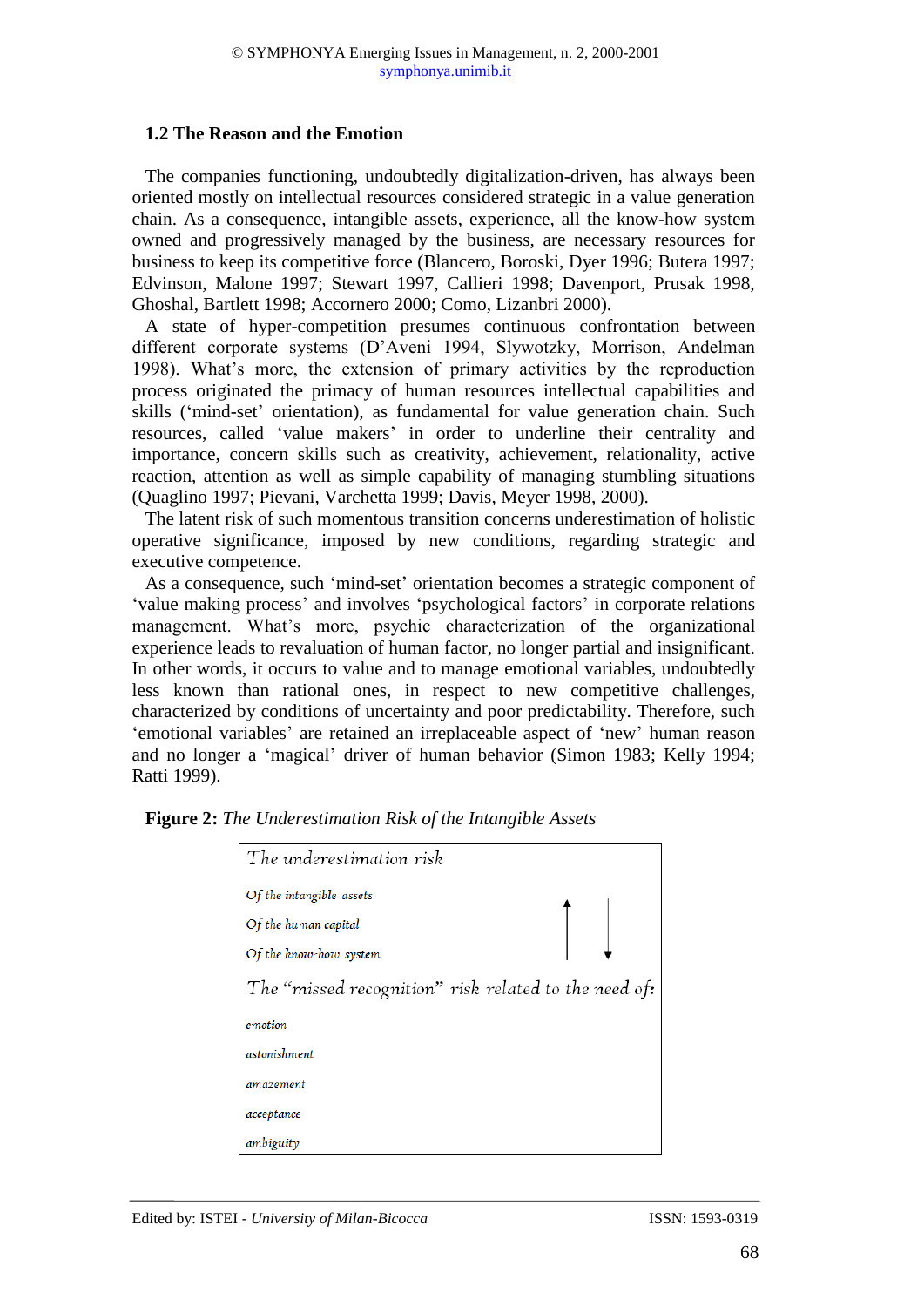A competitive challenge, that submitted and will continue to submit corporate systems of market-driven companies, is getting always more characterized by unsustainable hyper-competitiveness. In such context, rational interpretation of human intelligence seems definitely reductive and blind for other aspects which are less measurable, but certainly not less important in value generation chain (Figure 2).

## **2. The Human System**

Exactly opposite to conditions derived from Taylor's theories applied willingly till late '80s, is the contemporary business context where individuals have to struggle with a network of experiences characterized by multiple doubts that 'spring' from complexity and instability of the new context.

The 'sociological frames' imposed by modern companies, enclose 'new individuals' in corporate structure - a change that required new interpretation of modern society, as far as the companies operate in its systems.

We all feel 'disoriented' inside and outside corporate systems, a first sign of radical modernity. In correspondence to growing freedom of action inside and outside the company we can observe growing condition of uncertainty aside from industry typology, which means that such dubiousness involves all: private individuals and professionals systems where the company operates (Beck 1994, 1997; Bauman 1998, 1999). From different points of view, we assist in an uncontrolled, unwanted, but not for that less intensive, process of order erosion of 'classic' modernity. A consequent theory of 'risk society' (Beck 1986) is gradually replacing operative indications of welfare state (Bagnasco 1999) and, on the other hand, in reference to company system, is forgetting 'lifelong one company' model, according to which both: training and carriers development are standardized and easily predictable. A 'risk society' is a fruit of speeding predomination of economic and financial themes over the political ones. From microeconomics systems point of view such concept is heavily contrasted by the company itself, as far as it compels the personnel to make decisions towards its professional carriers evolution with maximum of flexibility. This 'professional biography' seems to walk hand in hand with a 'strong personality' notion, which emphasizes the importance of uniqueness. Both concepts, however, seem a tribute to an excess anthropology.

The human resources operating in post-fordist systems are clearly subjected to new challenges, for which staff finds accurate expressions in terms of the way they handle with assets like time and work experience. Moreover, such solutions, in some respects, are highly paradigmatic.

*Time*: numerous observers emphasize remarkable stress that is put on 'time fluidification' (Russo 2000, Brondoni 2000), in other terms - a conjoint pressure on rapidity and time-dimension, which, in turn, is no longer measurable (*time digital*). In fact, such phenomenon has generated new operative conditions for companies, completely extraneous for them till few years ago. 'The e-economy, no longer tied by the limits of time or space, confirms in a definitive manner that 1) time, is a primary competitive asset in modern companies 2) managerial capabilities connected to time-based management form *intangible assets*, which in turn are integrated with manufacturing process in terms of knowledge acquired and transmissible 3)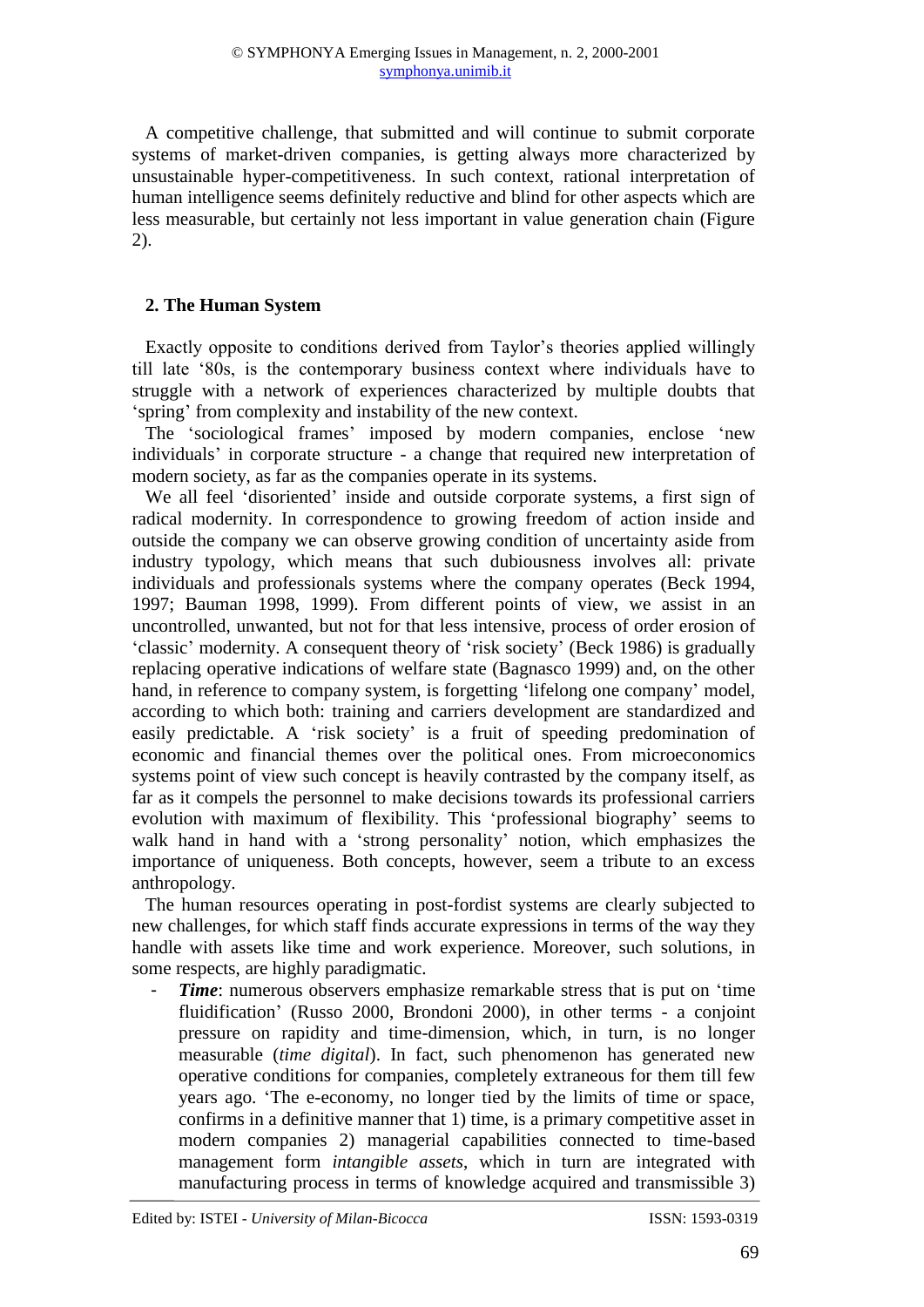time-management optimization reveals a significant connection with intangible assets like corporate culture, information systems, brand equity. [...] Moreover, the time valorization can be linked to philosophies and to oriental martial arts ('*Choose the way and the moment to react quickly*') and it prefigures: a) a selection of critical information b) a time selection of the intervention and critical phases specification c) a selection of the right moment.' It's necessary to underline that such 'new time orientation' is, in any case, heterogeneous respect to other human practices.

**Space**: speaking in metaphors - 'no-place' - 'if a place can be defined through its relations with assets like identity, relations, history, a *no-place* can't be defined towards the same variables. According to our theory, 'new modernity' prefigures no-places creation (from anthropological point of view) which is in a heavy contrast with Baudeler's 'modernity' theory concerning antique places (considered and promoted as a 'memory place') that occupy circumscribed and specific space.' In fact, a post-fordist company is no longer a place, but rather a *no-place* considering the difficulty of managing all the doubts and confusion towards the industry and the company itself. Respect to hallowed fordist company - extremely delimited, closed to 'strangers' and carefully managed - the contemporary company is characterized by a co-evolution (Valdani 1997, Ceruti, Lo Verso 1998), which means that it is open to everyone, an 'everybody's place' where the exchange occurs according to a predefined scheme towards other 'noplaces'. These 'no-places', therefore, are somewhat troubled by space instability. Such condition of unbalance reveals the human beings' autonomy and give his decision power back, on the other hand however, it generates a sense of confusion (Berto 1998).

# **2.1 Modern Human Subject and Undetermined Identity**

A behavior of human subjects nowadays, inside and outside the corporate system, is characterized by a 'reflective modernization' (Beck, Giddens, Lasch 1994, 1996). This notion regards the capability of human subjects to reflect on the risk, uncertainty, contingency as a direct response for soaring crisis of the institutions but also for limits deriving from ungovernable character of the risk.

We can observe 'normal biographies' transforming into: 'choices biography', 'reflections biography', 'do-it-yourself biography'. Such shift leads directly to 'reflective modernization' in both: woman and man operating in post-modern economy.

We can struggle, however, with numerous difficulties that, with all their ambiguity, characterize modern times, to be more specific - the transition from holistic sociology to 'players sociology', an expression of global complexity par excellence. It is possible to recognize a remarkable drift towards 'constructive subject' that through self-determination and autonomy in terms of planning, leads to free society development model.

*□ '… the unique context where it is possible to achieve a balance between an instrumentalization and identity, technique and symbolism, is a personal life planning, in other words, the desire of us all to exceed merely kaleidoscopical experiences, discontinuous reactions to different forces occurred within a society. The ambition of following concept is*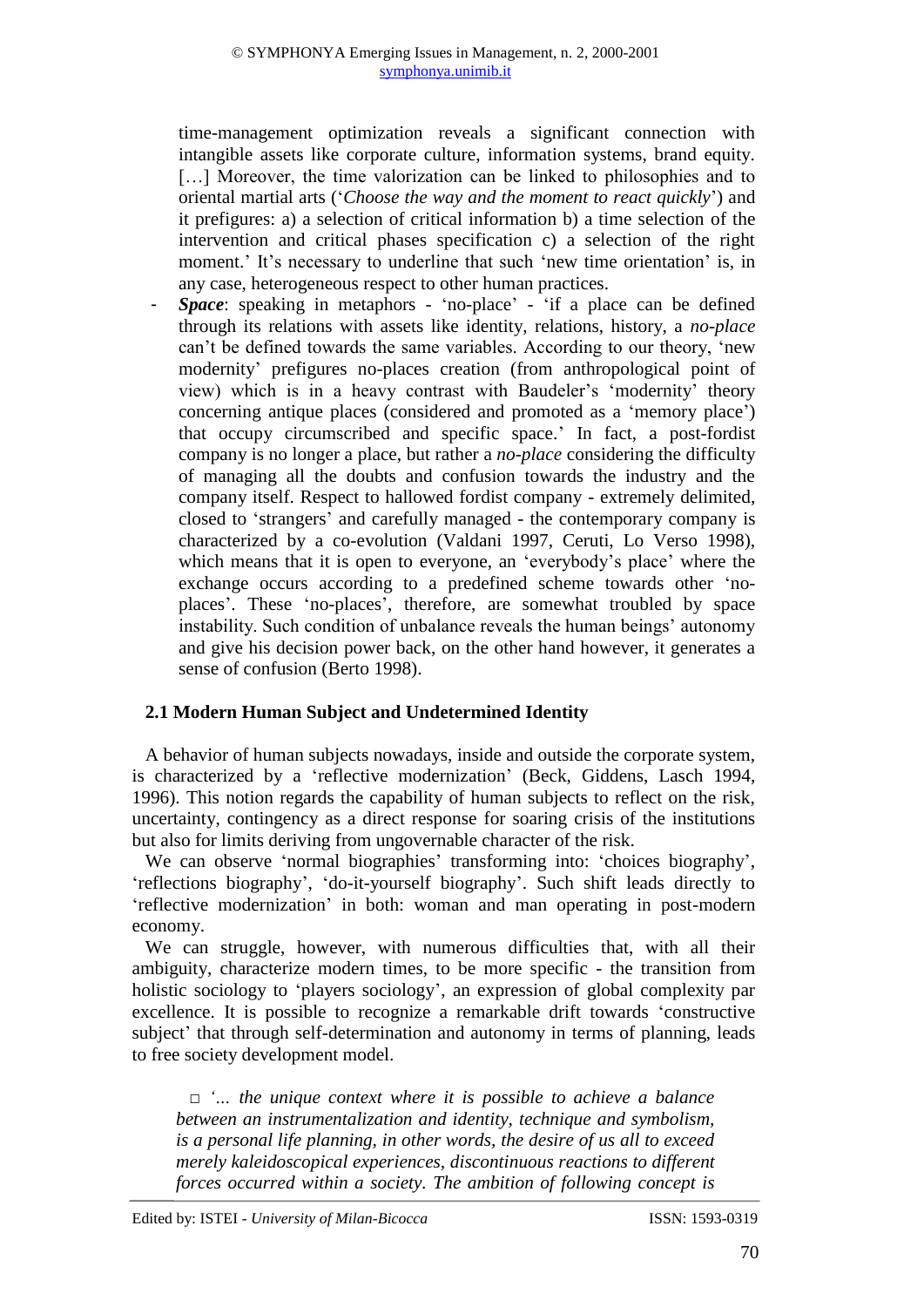*to contrast personality 'laceration', that is to mobilize personal experience and culture in terms of certain economic and technical activities. As a consequence, the aim is to shape individual paths, 'bricked' with various situations, to be more precise, events that respect maximum of consistency and coherence. The unique propulsive force then, logically related to continuous, uncontrollable changes of the context, lies in individuals tension referable to the value assigned to personal experiences in terms of 'player's' profile construction. The effort of becoming a 'player', and not merely an 'individual', I use to call 'subject' … the unique subjects goal is to self-construct' (Touraine,1996).*

If our society, purely market-oriented, can stimulate individuals to manage their affairs with a maximum of involvement and to make them feel responsible for their personal identity as human subjects, it must be also possible to draw conclusions regarding some regressive aspects of empowerment. In fact,

*□ 'while the stress put on the necessity to abandon the condition of minority and to adopt greater responsibility in reference to individual's destiny is the same, completely different is the way such individuals act. This attitude instead of encouraging greater participation and copartnership, promotes valorization of extremely strong individualist instinct and unconditional confidence in intuition' (Piccardo, 1995).*

Such multiplicity and dissimilarity in terms of motivational variables guiding human subjects in modern corporate systems, can lead to profound identity crisis and consequently conducts to compromise institutional and individual objectives in an extremely revealing manner. 'What about a human subject that can't isolate himself, constantly disturbed by altering forces, which in turn constitute an inconvenience generator rather than a guarantee of 'attendance'? What about his identity? What about his decisions and his actions?'.

\*\*\*

Human Resources department in market-driven institutions is called to face numerous problems concerning internal and external contexts, institutional and individual as well, characterized by complexity and ambivalence basically unshakable.

# **3. Human Resources Managers as a Guarantee of Correct Service**

## **3.1 Tendencies in Human Resources Management Functions: The Italian Case**

Numerous tendencies have been recently underlined in reference to HR senior management function, all of them willingly described in countless essays (Camuffo 2000).

A service extension (Costa 1997) and further adoption of internal marketing culture towards the whole 'market' of workers operating in the corporate system (Boldizzoni, Nacamulli 1993) mark a preeminent evolutional tendency: the service concept introduced with all its potential of change by the HR senior management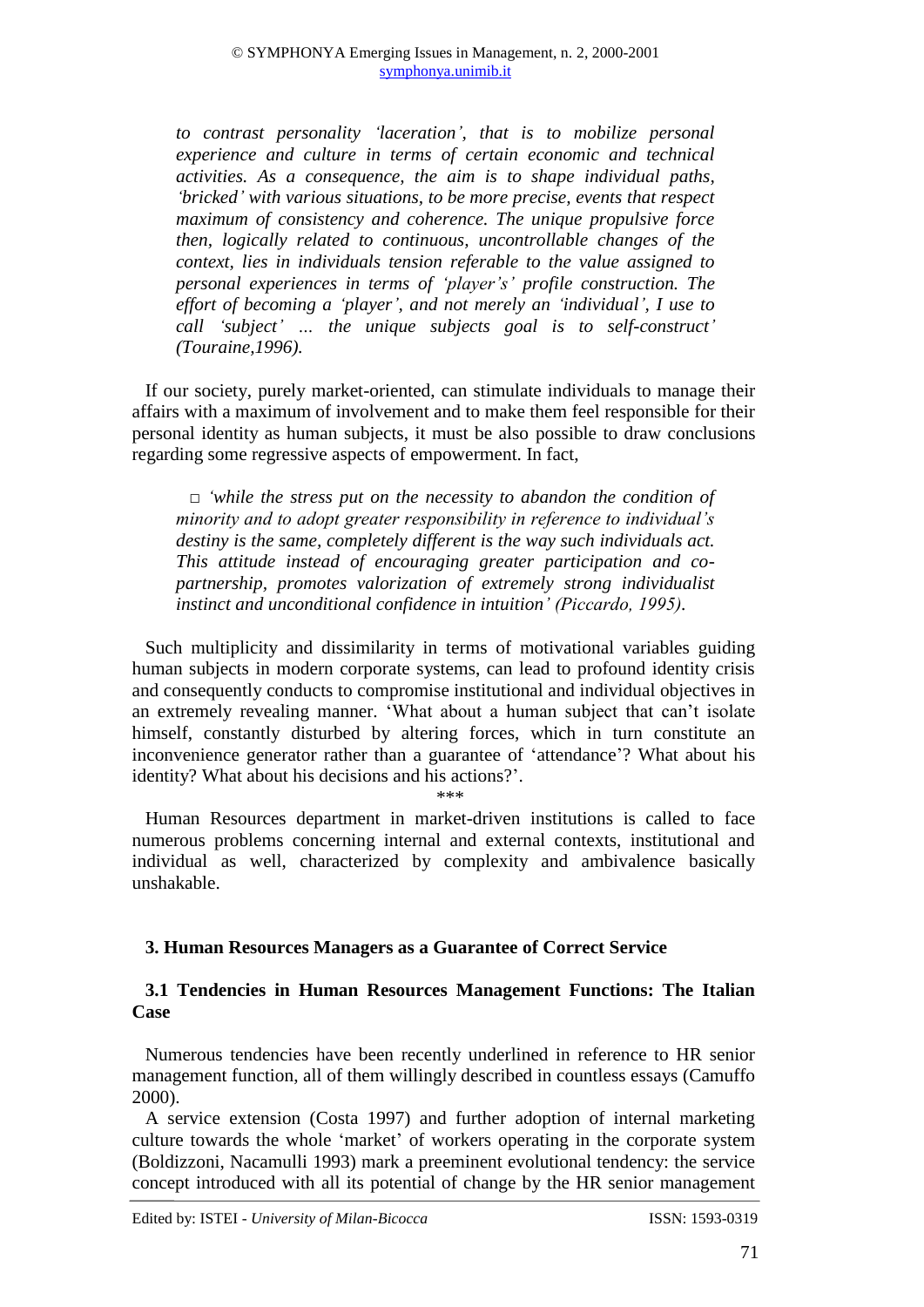brings, along the supplier-client line, the concreteness in terms of real operative needs, reviewed accurately by human resources in every-day corporate activities.

The most relevant evolutionary tendency in terms of corporate culture claims that 'HR senior management as progressively expert and well-informed about business functioning. Such trend can be easily connected to an attempt of increasing a sense of responsibility among workers, or, as a general rule, among all the subjects operating in the corporate system'. In market-driven companies HR management is called to contribute directly, with no mediation, to business issues with a capability of immediate alignment of both: know-how and corporate culture to strategic factors, as well as to operative activities, directly dictated by the context in which the company operates.

In Italy, however, such tendency doesn't seem completely aligned with rules and suggestions traced by different researches.

In fact, recent studies (Boldizzoni 1999, Boldizzoni, Manzolini 2000) concerning the presumption that 'the function of HR management is strictly 'reaction-oriented' and it struggles with problems like coherent alignment of corporate policies with environment in continuous transformation and, on the other hand, with strategic and organizational assets evolution' have confirmed such theory.

In particular, recent studies allow to:

- Claim that 'the contribution of HR management in strategies delineating is mostly retained relevant even if such tendency is facing a certain fall.'
- Underline that 'corporate strategies seem totally oriented on effectiveness, efficiency and innovation, while the objectives and HR policies tend to greater caution and conservatism. In fact, such situation seems to support the theory mentioned previously, that is- basic hypothesis concerning unstoppable reaction-orientation and, secondarily, HR management problems with facing the matter of development and HR valorization. Obviously, human resources in this case are called to react to new business logic and corporate strategies (characterized by growing innovation and change rate) with appropriate policies and HR management tools.'

### **3.2 A Possible Development Line of HR Senior Management**

The same Author who indicates new tendencies in personnel functions emerging from most representative essays, emphasizes (as possible development lines respect to HR senior management ambiguity confirmed by both: Italian case and recent researches) a decentralization of HR typical functions to advantage of new comprehension of HR activities. Such shift is, indeed, focal for market-driven companies in order to face new challenges (Camuffo 2000).

A model of *deliverables* (value or service) in relation to HR functions was proposed in 1997 by Ulrich. According to Ulrich, *deliverables* are all the services that must be guaranteed by HR senior management (Figure 3). Moreover, these services, after being defined, bring to indicate all the personnel functions afterwards.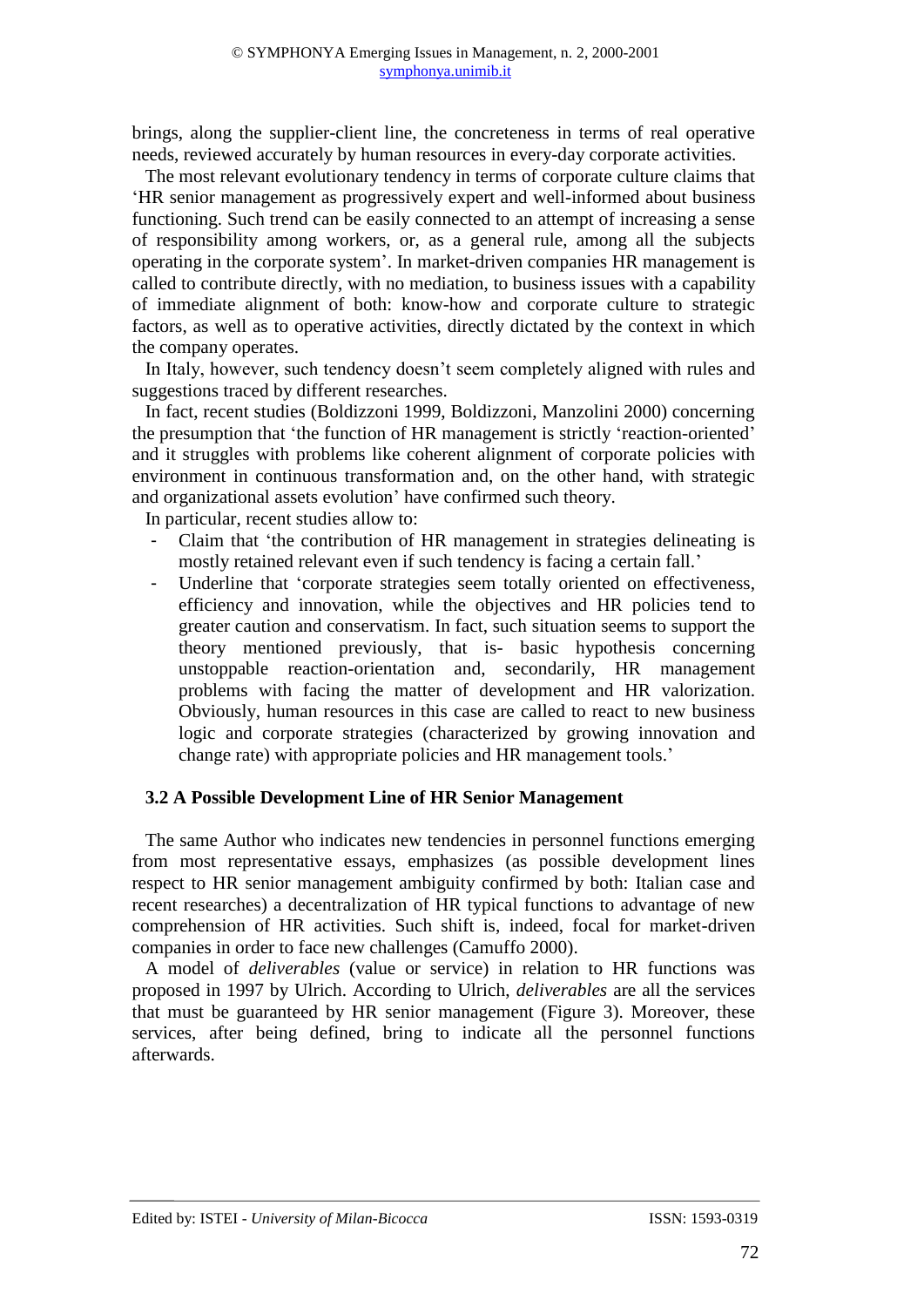| Focus on strategy |                                                |                                                                                                                          |
|-------------------|------------------------------------------------|--------------------------------------------------------------------------------------------------------------------------|
|                   |                                                | Organizational future orientation                                                                                        |
| Processes         | Strategy execution<br>Efficient infrastructure | Organizational innovation<br>and transformation<br>Human resources<br>commitment & personnel<br>capabilities development |
|                   |                                                | Focus on operation                                                                                                       |
|                   |                                                | " Dav-to-day" approach                                                                                                   |

**Figure 3:** *The Intangible Assets Model Extension*

*Source:* Ulrich 1997; Camuffo 2000

The Figure 3 is based on two variables: time orientation (short-term - mainly operative and long-term – mainly strategic) and possible activities orientation (the way both: processes and human resources are managed).

According to Ulrich it is possible to identify four possible HR management keyfunctions (Figure 4), focused respectively on:

- organizational transformation and innovation;
- commitment and both: male and female skills development;
- efficient corporate infrastructure management;
- strategic human resources management.

**Figure 4:** *The HR Management Functions Matrix*



*Source:* Ulrich 1997; Camuffo 2000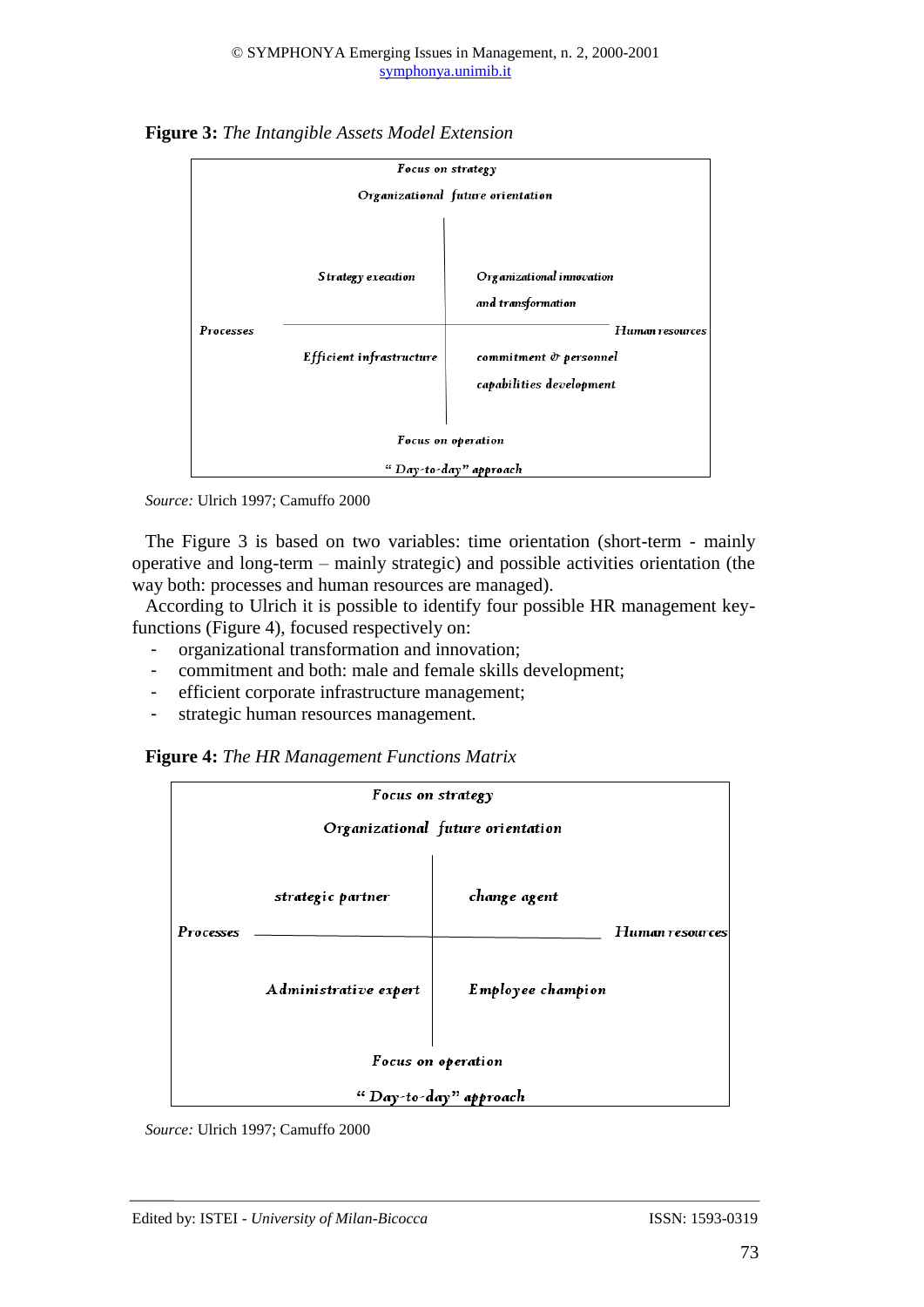The *competencies method* then, represents a sort of a guide-line in order to find a way out from a strictness of certain activities respect to HR management possible functions. 'In fact, the fallowing model permits to interpret different approaches concerning competencies in relation to deliverables to follow and furthermore in relation to a role of human resources functions.

The ambition of the following article is to reflect on active competencies method adaptation by pointing out and by overcoming (across conjoint innovation) all the difficulties related to modern human subjects identity, to be more precise - the identity of subjects operating in market-driven systems. Moreover, such reflection regards also a state of uncertainty towards HR management functions. A union of both ambiguity areas - the first, concerning motivations of males and females operating in market-driven companies and the second, concerning HR management possible functions - can lead actually to *disembedding* process. In fact, *'social relations are always characterized less by the proximity and more by a distance. Our actions, on the other hand, are always more liable to an ungovernable and unknown factors, just like their consequences in the long-run'.*

The following essay is oriented against any kind of individual or institutional relief of responsibility of HR management subsystem, a phenomenon related and powered by disembedding processes. This hypothesis can be explained as follows: HR management, particularly careful with services development (deliverables) – rigorously in coherence with market-driven perspective, undertakes its role through an effective identification and creation of activities that would provoke a sense of responsibility among males and females operating in the corporate system. The sense of responsibility, to be more precise, regards individual objectives in terms of personal career development and, as a consequence, also corporate objectives. Moreover, such spirit can lead to concrete and powerful competence method application. In particular, a psychological aspect is taken into consideration, that is- 'best performers' specification. The 'best performers' figure can help with understanding the ambiguity of modern operative contexts and, what's more, their output (all the competencies applied by individuals) structures all internal workactivities and becomes a reference point in training processes.

In reference to organizational activities, the *competencies method* across the 'best performer' figure, presents concrete examples of growing 'sense of responsibility' among workers leading consequently to better work-performances. The 'responsibility' attitude establishes a strong link between individuals (operating in equivocal contexts, hardly analyzable and characterized by continuous emergencies) and their jobs and expected outputs.

# **3.3 The Responsibility Concept: Evolution Remarks**

Operative experiences and researches ascribable to organization developmentdriven interventions in accordance with competencies method application in various contexts (Del Lago 2000) have proved the accuracy of some assumptions regarding corporate sense of responsibility. To be more precise, such *responsibility* concept may be facilitated throughout all the organization experiences as well as all the activities that fuels 'the competencies model'.

Generally, the responsibility is considered as a sense of anxiety of individuals (or group of individuals) operating in the corporate system towards hypothetical consequences of their actions in view of expanding uncertainty.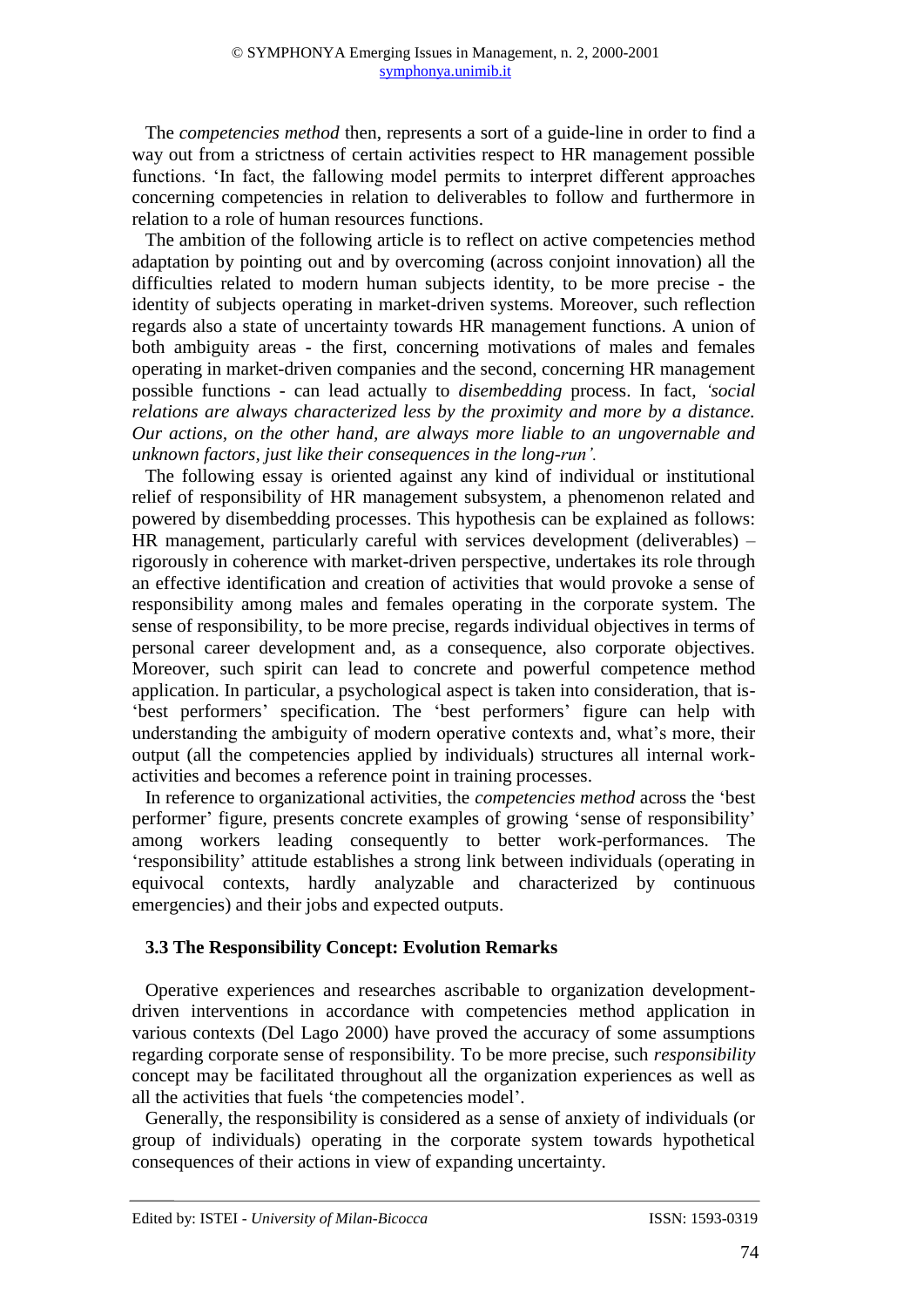The *competence* itself is hardly conceivable. In fact it can be seen in 'defined – undefined' prospective. To be more precise, all the corporate actions are moved exactly by the enigmatic character of competence 'undefinability' (Gargani 1999). Beyond this, we can only analyze the execution, performance and reactions to expected behaviors in view of previous estimation accuracy (Morelli 2000). The *enigma,* with its inestimable power of attraction and with its capability to draw attention, delineates the *action –* a thriving aspect of corporate behavior. On the other hand, it provides numerous suggestions and remarks which, however, have to consider 'undefinability' margins and leave space to individuals 'astonishment'. Nevertheless, such amazement and organization undefinability don't involve a lack of operative rigorousness, but a strong belief that competences are emerging properties expressed by individuals in specific situations. Such situations can't be just simplified by an average as far as they are specific, unique and highly defined in terms of time and space (Ratti 1998; Morelli 2000).

Through these experiences, favored and powered by the competencies method, individuals operating in corporate system can relate to particular organization activity. In fact, a link between work and both: men and women is based on their capability to reflect – fundamental for *responsibility* concept (Beck, Giddens, Lasch 1994).

A *relation* is a key-situation towards the *responsibility*. In fact, it revives only in operative actions, which theory links individuals with organizational structures. Such relation between a subject and organization is perfectly circular. 'The 'action theory' then, requires a draft of a 'process' conception that involves all the subjects and considers the 'time' as a fundamental corporate driver. An 'action' is a term which (in social sciences key) indicates a link between an 'agent' and subjective and objective sense. It means that the 'action theory' requires a 'decision theory', in other words- an analytical element of action. In reference to corporate organization, both *– 'action' and 'decision' conceptions are highly oriented on individuals and relational structures they continuously generate and regenerate. It's obvious that according to this theory, it becomes impossible to consider an organization as over-ordered or simply isolated from individuals'.*

According to diverse operational experiences and human sciences interpretations (Leccardi 1999; Jedlowski 1999; Bauman 1999; Carmagnola 2000) a human subject, highly absorbed by every-day activities and struggled by unpredictable character of his competencies, is strictly convinced that in times of increasing liberty and dubiousness the unique certainty regards the inalienable nature of the responsibility (Bauman 1999).

The origins and development of this point of view are rooted in an active character of interpretative practices, according to which an unpredictable portion of competencies lays on 'organizing actors', perfectly supported by new management methodologies and by organizational development.

Various observers notice a significant change in a 'responsibility culture'. In their opinion, the responsibility is considerably distant from general ethical standards but also from a 'duty' culture as a fundamental reference to social life. A modern culture then, puts a new light on the 'responsibility' matter, 'which is no longer considered as a quality of action nor of the subject himself, but rather a link between an agent and his actions'. Moreover, from ethical point of view, men and women nowadays are heterogenic norms-free and highly absorbed by their every-day activities that involve different emotions and endemic uncertainty. As a consequence, individual responsibility assumption becomes an essential step forward.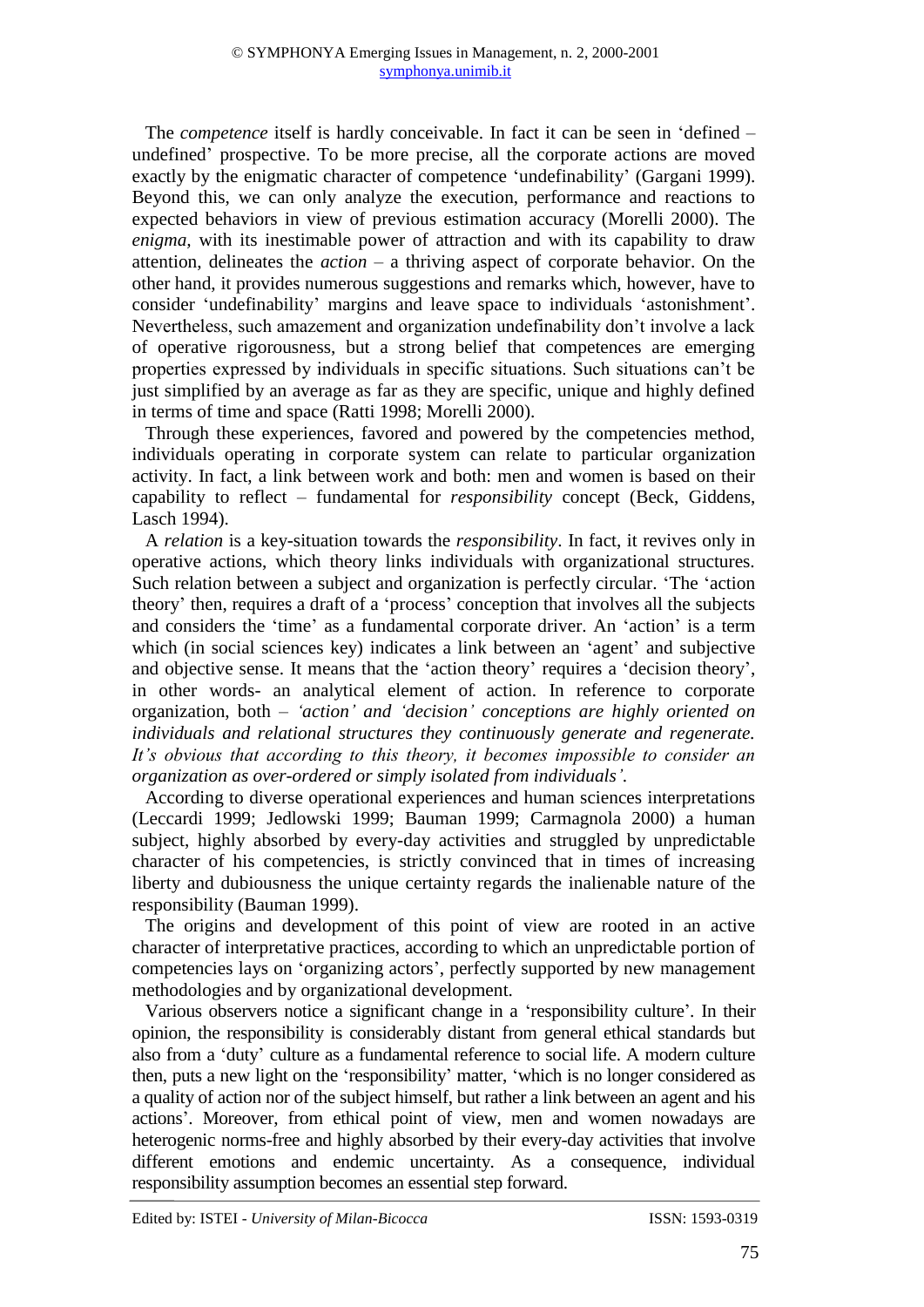An auto-reflection on our experience lead us to consider a responsibility as 'a process through which we take note of experiences we are living in order to understand its sense'. The *competencies method* solicit the action and pushes both: men and women towards 'obligatory relationality' with their work. Moreover, this sense of relation encourages individuals to reflect on their experiences and, as a consequence, to expand their organizational sense of responsibility.

The competencies method facilitates the attention towards all the events, stimulates auto-reflection process but also generates a remarkable inclination to relationality. The following features can be recognized as distinctive competencies which play their part in 'responsibility' concept up-date.

Considering the end-less discussion about HR management role in reference to Market-Driven companies, operative indications we've seen previously seem extremely significant in front of the identification mechanism change, from overpowering corporate models to weaker ones.

The identities considered stable in the past are crumbling in front of progressive mother-institutions deterioration as well as evolution of new social relations conditions, characterized by a frequent 'in/out' approach rooted in general, reduced predictability of organization development mechanisms (individual and collective). The following identities move towards an endemic temporariness at the expense of identification processes.



**Figure 5:** *Organization and Identification Models Evolution*

The condition of temporary precariousness reveals a new HR management role which, as we said previously, puts a new light on relation between an actor and his action. In fact, the competencies method application, if accurately conceptualized, can bring to individual responsibility adaptation inside the corporate system. It's necessary to say that the following personal commitment leads consequently to new collective responsibility interpretation (Weick 1995).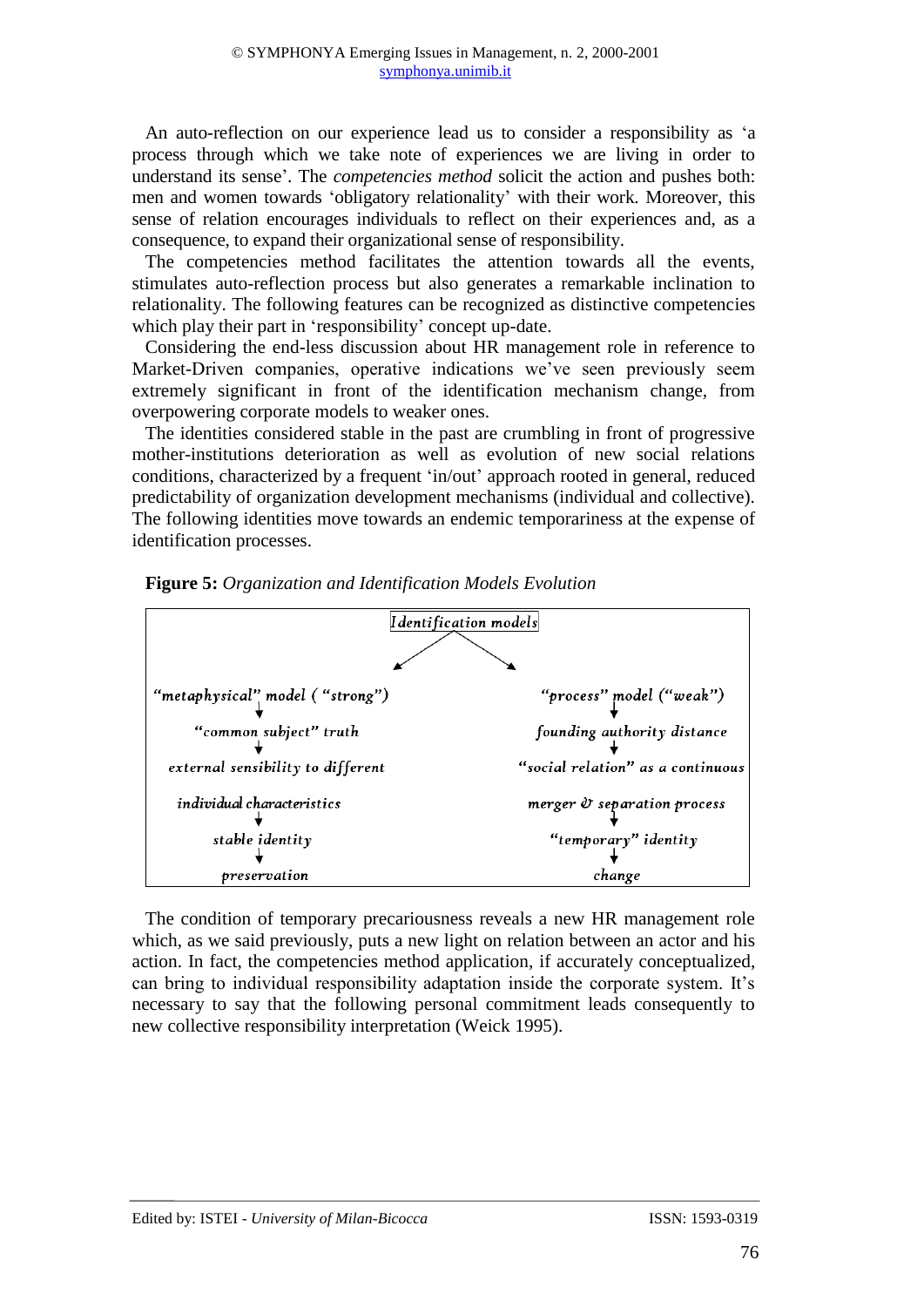



## **4. The Unilever Case**

The ambition of the following study case is to describe a multinational company experience in competencies method application on the operative field.

- The company operates from very beginning in consumer goods industry on a worldwide scale. It's leader position is particularly strong in European markets, even if the company operates in all the markets in the world. It's distinctive and particular effort in terms of marketing, management development and notorious advances in technology (supported by *focusing strategies* and careful *brand equity* management) enabled Unilever to handle the crisis in the late '80s and early '90s generated by hard discount expansion (Brondoni 2000). In mid '90s the company had to face both: new competitiveness (and consequently new hyper-competitiveness models) and confrontation with financial markets in reference to new economy expansion (D'Aveni 1994; Rampini 2000).
- Unilever face new competitive challenge also by greeting new *management development* approach centered on the competencies method application in its practices. It is necessary to say that the company deals with MD systems change according to holistic approach. It encloses a complex relation between an organizational actor and his organizational reality in a systemic vision, articulated in three essential aspects (Figure7):
- Organizational analysis point of view in reference to different job contents (job value) in terms of responsibility and value added.
- Managers personality aspects correlated to competencies profile deriving from best performer research (differentiating competencies).
- All the professional capabilities, fundamental for certain functional activities (professional skills).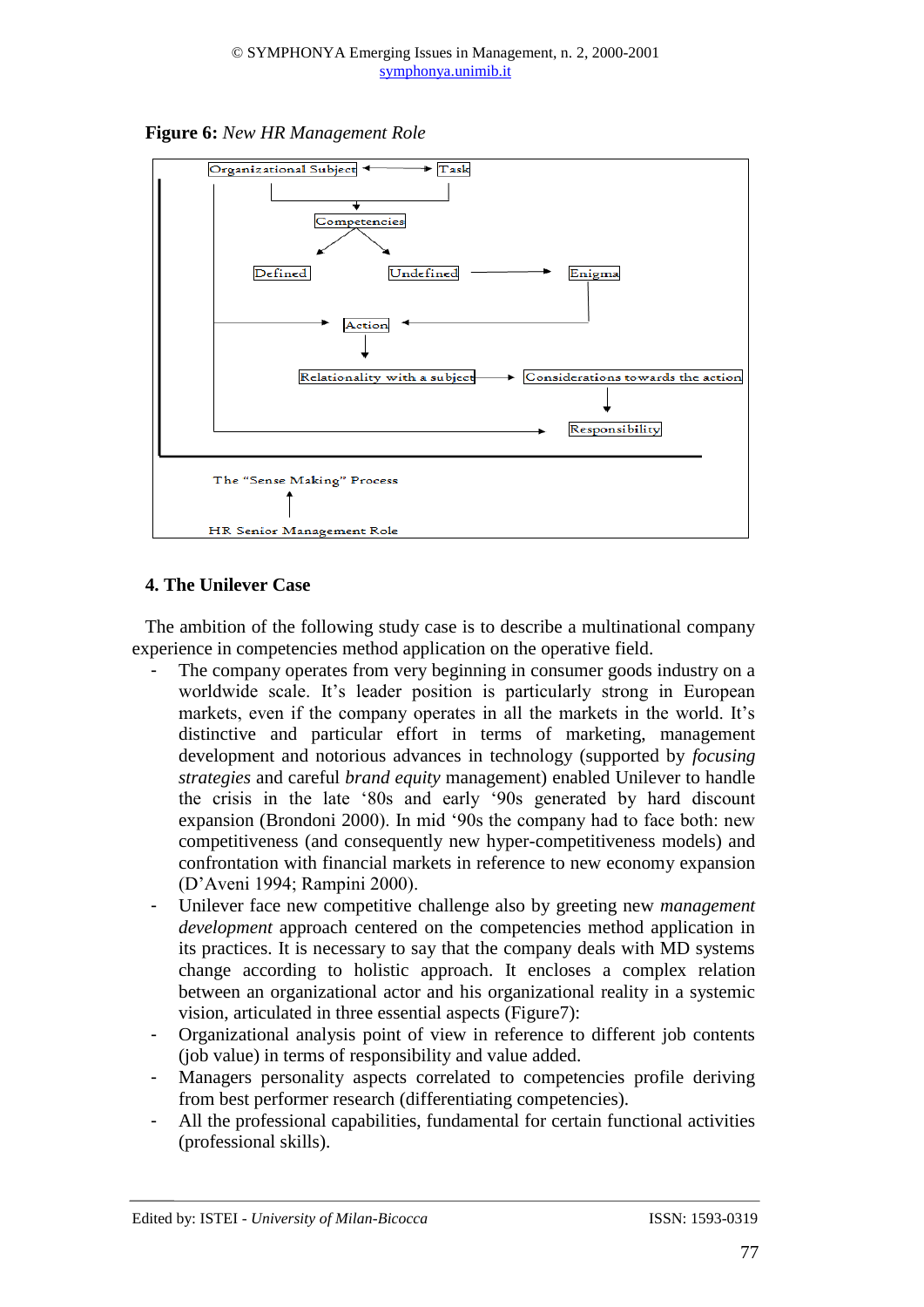The competencies method offers different methodologies to use (Ratti 1992, 1999; Oggioni, Rolandi 1988; Camuffo 2000; Capucci 2000; Sandberg 2000; Varchetta 2001; Rossi 2001). In this case, as we noticed previously, the reference point is a *best performer* figure retained perfectly coherent with business strategies and with global context of Unilever operative activities. It's necessary to underline that the *best performer* allows an orientation of *management development*.





- On one hand it transforms numerous management practices and personnel development into diffused process of *organizational learning* (Argyris, Schon 1969-96; Carmagnola 2000; Morelli 2000). Such phenomenon occurs due to a diffusion of the *best performer* competencies over the corporate managers and secondly over other employees.
- On the other hand it allows to maintain a recursive relation between the strategy evolution and *management development* practices, in other words between a context and human subject (Ceruti, Lo Verso 1998). It is possible thanks to continuous monitoring of best performer competencies evolution, as far as they facilitate understanding and foreseeing of the corporate strategies dynamics.
- The new *management development* strategy based on the competencies method application can be divided in two phases (with a 5 years of gap between each other) which are strictly related to the corporate strategy.

The first phase reflects over business strategy oriented on *efficiency recover* and identifies 11 competencies.

- **Clarity of purpose**: regards situations taken as a whole; it perceives *what* and *how* is necessary to be realized.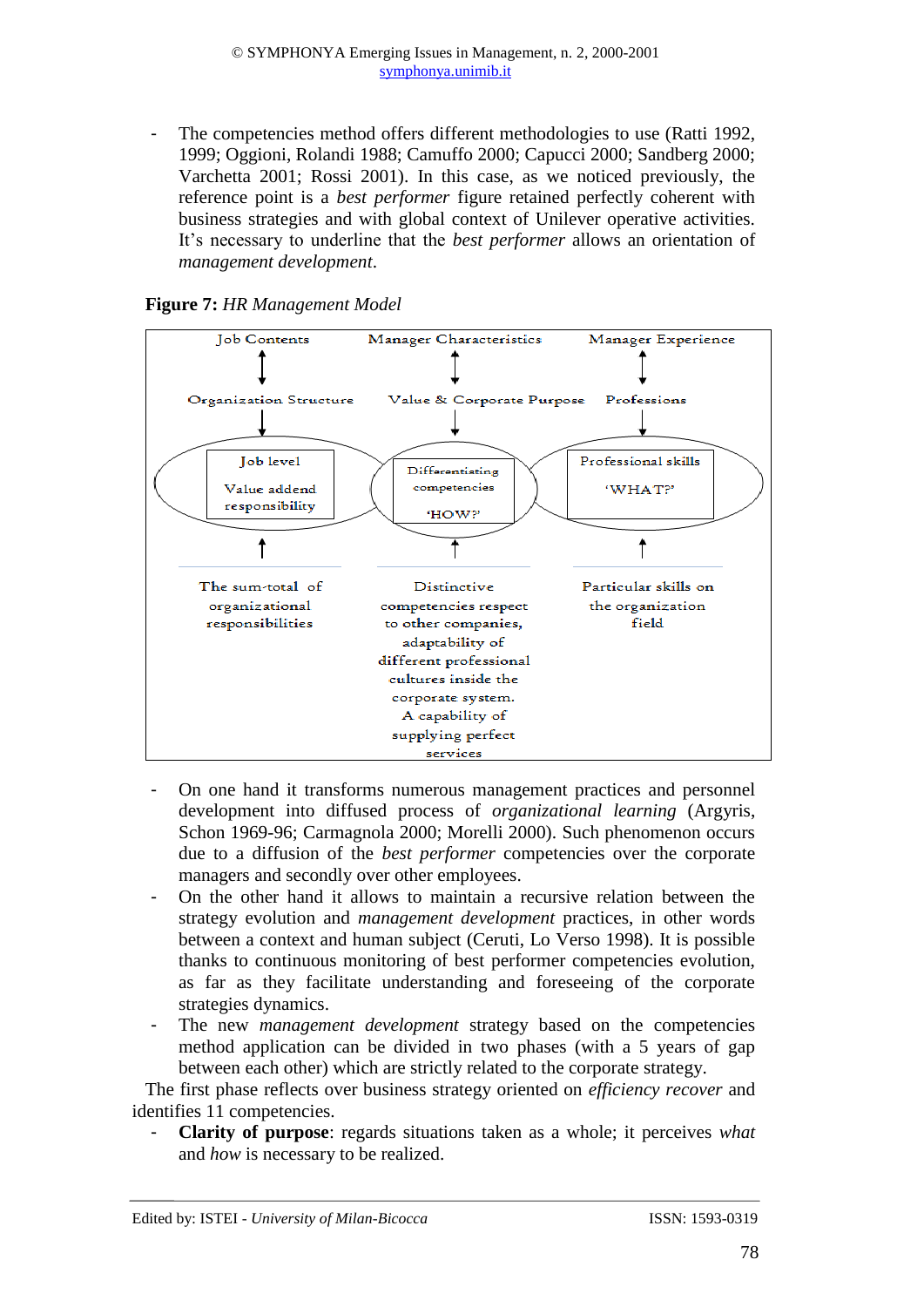- **Practical Creativity**: demonstrates mental agility; evolves new business ideas reportable to new possible activities.
- **Objective analytical power**: evaluates in an accurate manner which activities have to be done, also in difficult and complex conditions.
- **Market orientation**: takes seriously into consideration external (society, consumers, technology) and internal contexts evolution.
- **Entrepreneurial Drive**: oriented on business performance improvement in short and long term. It is related to initiatives which are often retained hazardous and, as a consequence, require a remarkable perseverance.
- Leading others: stimulate other colleagues to obtain better results, also in terms of innovation.
- **Developing others**: skills and competencies development linked to a coherent actions coordination. It generates opportunities of development and growth for other activities.
- **Influencing others**: a capability to influence (in a positive manner) colleagues, clients and consumers aside from the position occupied in corporate hierarchy.
- **Self confident integrity**: a capability to defend own values and beliefs, but also to take difficult decisions.
- Team commitment: an active engagement in team objectives retained superior to personal ones.
- **Learning from experience**: a capability of learning from own (and colleagues) successes and mistakes.

In the first phase of competencies method application a focus is put on competencies related to individuals psychological balance, organization relationality and HR development and management. It is clear that this issue is oriented on a prompt efficiency recover.

After the first phase (usually after four years) of competencies method application, companies have to aim at business development. Such strategic requirement leads to competencies model adjustment  $(2<sup>nd</sup>$  phase) in reference to new conditions and strategic challenges (Figure 8).

# **Figure 8**

| 1996                           | 2000                             |
|--------------------------------|----------------------------------|
| <b>EFFECTIVE MANAGER</b>       | <b>LEADERSHIP GROWTH PROFILE</b> |
| • Entrepreneurial Drive        | • Passion for Growth             |
|                                | Seizing the Future               |
| • Market Orientation           | <b>Breakthrough Thinking</b>     |
| • Leading Others               | • Holding People Accountable     |
|                                | <b>Empowering Others</b>         |
|                                | Team Leadership                  |
| Developing Others<br>$\bullet$ | Developing Others                |
| <b>Team Commitment</b>         | <b>Team Commitment</b>           |
| <b>Influencing Others</b><br>۰ | Strategic Influencing            |
| Learning from Experience       | <b>Organizational Awareness</b>  |

A company awareness of becoming always more *market driven* forced the *management development* system to orient the *competencies method* towards growth-driven and ethic-driven approach. Such commitment is explainable by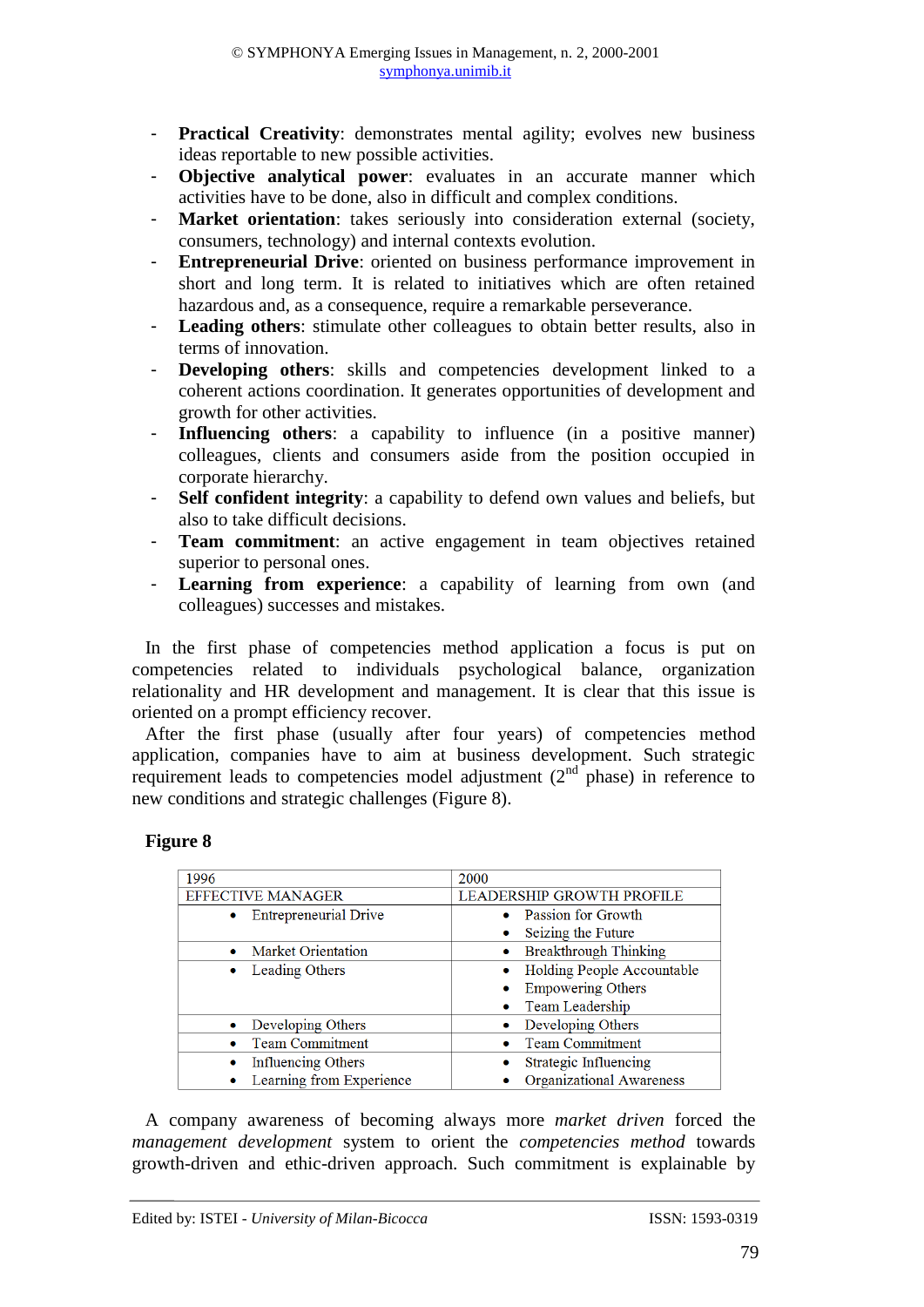objectives achievement – an aim followed willingly by both: the company (collective subject) and its managers (single subjects).

The 'results at any cost' culture leads market-driven companies to continuous revaluation of its *management development* practices. Moreover, these activities are supposed to conciliate objectives of both: the company and single human subjects. A capability of market-driven companies to reckon, valuate and satisfy firstly their internal market needs (in other words: needs of their co-workers at all levels) (Nacamulli, Boldizzoni 1993; Pievani, Varchetta 1999) seems the only way to satisfy the external market  $(2^{nd}$  market). Obviously it follows an authentic market-driven logic centered on co-evolutionary interaction with partners and consumers, and not only with financial markets (Valdani, Di Nallo 1998). The risk, however, concerns a possible relational instability between a strategy and *management development* practices. In fact, such activities should be aligned with an 'actual context review', which derives simply from organizational activities and from business strategy application in particular. Till today however, *the competencies method* application with a consecutive '*best performer*' figure, permitted businesses to avoid such regression and to enforce corporate strategies and *management development* practices. The last one can be expressed by three fundamental characteristics:

- professional uniqueness of all the actors involved in the corporate system;
- impossibility to foresee in an exhaustive manner the role nature;
- necessity to contextualize the competencies method in every single case.

In the Unilever case the following model is at crucial point. The competencies method in this case, is supposed to delineate (in an exhaustive manner) operative solutions concerning co-evolutionary relation between strategies and *management development* practices. The following study-case, even though it recognizes a transitive character of the phenomenon, perfectly proves the importance of this relation as well as a significance of the intangibles applied in concrete managerial decisions. The risk management, despite being limited and imperfect, is definitely cognitive and action-oriented as a direct expression of the competencies method application.

#### **Bibliography**

Accornero A., Un secolo di lavoro, *Next*, n. 10, 2000.

Argyris Ch., Schön D., *Apprendimento organizzativo*, Guerini e Associati, Milan, 1998.

Augé M., *Non luoghi*, Eleuthera, Milan, 1993.

Bagnasco A., *Tracce di comunità*, Il Mulino, Bologna, 1999.

Barassi D., La service idea, Edizioni del Sole 24 Ore, Milan, 1988.

Bauman Z., *Dentro la globalizzazione*, Laterza, Bari, 1999.

Bauman Z., *La solitudine del cittadino globale*, Feltrinelli, Milan, 2000.

Beck U., *La società del rischio*, Carocci, Rome, 2000.

Beck U., *I rischi della libertà*, Il Mulino, Bologna, 2000.

Beck U., *Che cos'è la globalizzazione*, Carocci, Rome, 1998.

Beck U., Giddens A., Lasch S., *La modernizzazione riflessiva*, Asterios, Trieste, 1999.

Bernhard T., *Antichi maestri*, Adelphi, Milan, 1992.

Edited by: ISTEI - *University of Milan-Bicocca* ISSN: 1593-0319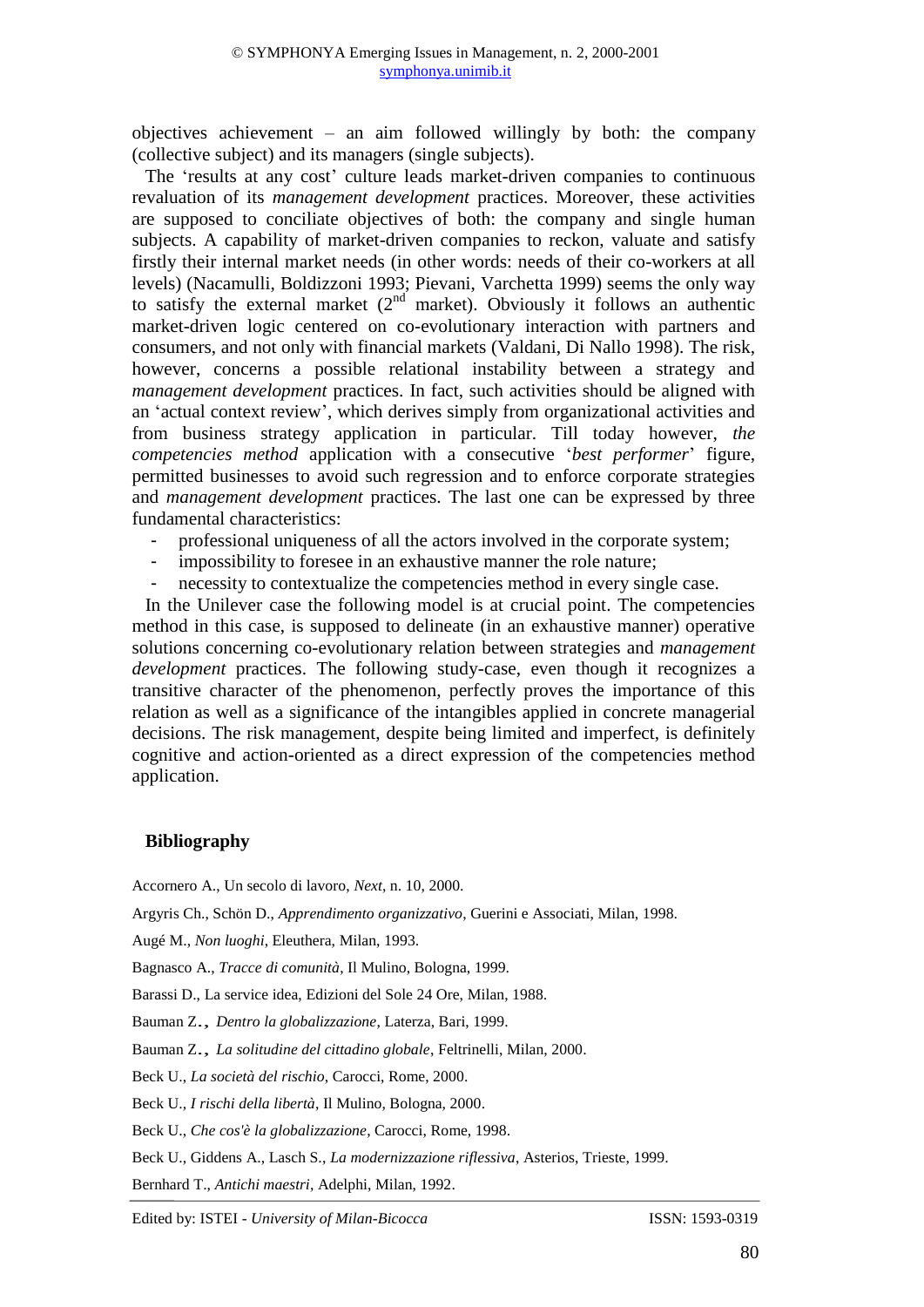Berto G., Freud, Heidegger, *Lo spaesamento*, Bompiani, Milan, 1998.

- Blancero D., Boroski J., Dyer l., Key Competencies for a Transformed Human Resource Organization: Results on a Field Study, *Human Resource Management*, vol. 35, n. 3,1996.
- Boldizzoni D., Nacamulli R.C.D., Il marketing interno dei servizi del personale, *Sviluppo e Organizzazione*, n. 136, 1993.
- Boldizzoni D., L'evoluzione della direzione del personale nelle imprese italiane, *Sviluppo e Organizzazione*, n. 174, 1999.
- Boldizzoni D., Manzolini L. (ed.), *Creare valore con le risorse umane*, Guerini e Associati, Milan, 2000.
- Bonazzi G., *Dire, fare, pensare*, Angeli, Milan, 1999.
- Boyatzis R.E., *The Competent Manager: a Model for Effective Performance*, Wiley, New York,1992
- Brondoni S.M., Brand Policy and Brand Equity, *Symphonya. Emerging Issues in Management (symphonya.unimib.it)*, n. 1, 2000-2001. <http://dx.doi.org/10.4468.2001.1.02brondoni>

- Brondoni S.M., Competizione accelerata, *Il Sole 24 Ore*, 08.05.2000.
- Busacca B., Grandinetti R., Troilo G., *Transizione del marketing e concezione evolutivo-sistemica del consumatore,* E. Rullani, S. Vicari (ed.), *Sistemi ed evoluzione nel Management*, Etas, Milan, 1999.
- Butera F., La transizione dal fordismo a una economia basata sulle organizzazioni e sul lavoro della conoscenza, *Sociologia del Lavoro*, n. 65, 1997.
- Butera F., *Verso un'economia basata sulla organizzazione e sul lavoro della conoscenza: sei tesi per la ricerca e l'azione*, C. Callieri (ed.), *Lavoro ed economia della conoscenza*, Angeli, Milan, 1998.
- Callieri C. (ed.), *Lavoro ed economia della conoscenza*, Angeli, Milan, 1998.
- Camuffo A, Il valore delle competenze, *Sviluppo e Organizzazione*, n. 178, 2000.
- Capucci U. (ed.), Business, strategia, competenze, Guerini e Associati, Milan, 1999.
- Capranico S., *In che cosa posso servirla*, Guerini e Associati, Milan, 1992.
- Carmagnola F., *La specie poetica*, Mimemis Eterotopia, Milan, 2000.
- Cepollaro G.L., *Dimensione individuale e dimensione organizzativa nell'analisi e nello sviluppo delle competenze*, L. Dal Lago (ed.), *Ricomporre, essere e fare*, Guerini e Associati, Milan, 2000.
- Chiurazzi G., *Il postmoderno. Il pensiero nella società della comunicazione*, Paravia, Turin, 1999.
- Ceruti M., Lo Verso G. (ed.), *Epistemologia e psicoterapia*, Cortina, Milan, 1998.
- Como E., Lizanbri A, (ed.), Sette pareri sul lavoro che cambia, *Next*, n. 10, 2000.
- Costa G., *Economia e direzione delle risorse umane*, Utet, Turin, 1997.
- Dal Lago L. (ed.), *Ricomporre, essere e fare*, Guerini e Associati, Milan, 2000.
- D'Aveni R.A., *Ipercompetizione*, Edizioni del Sole 24 Ore, Milan, 1995.
- Davenport T.H., Prusak L., *Il sapere al lavoro*, Etas, Milan, 2000.
- Davis S., Meyer C., *Blur: le zone indistinte dell'economia interconnessa*, Edizioni Olivares, Milan, 1999.
- Davis S., Meyer C., *Il futuro della ricchezza*, Angeli, Milan, 2000.
- Di Nallo E., *Quale marketing per la società complessa*?, Angeli, Milan, 1998.
- Gargani AG., *Il filtro creativo*, Laterza, Bari, 1999.

Ghoshal S., Bartlett C.A., *The Individualized Corporation*, Harper Collins, New York, 1997.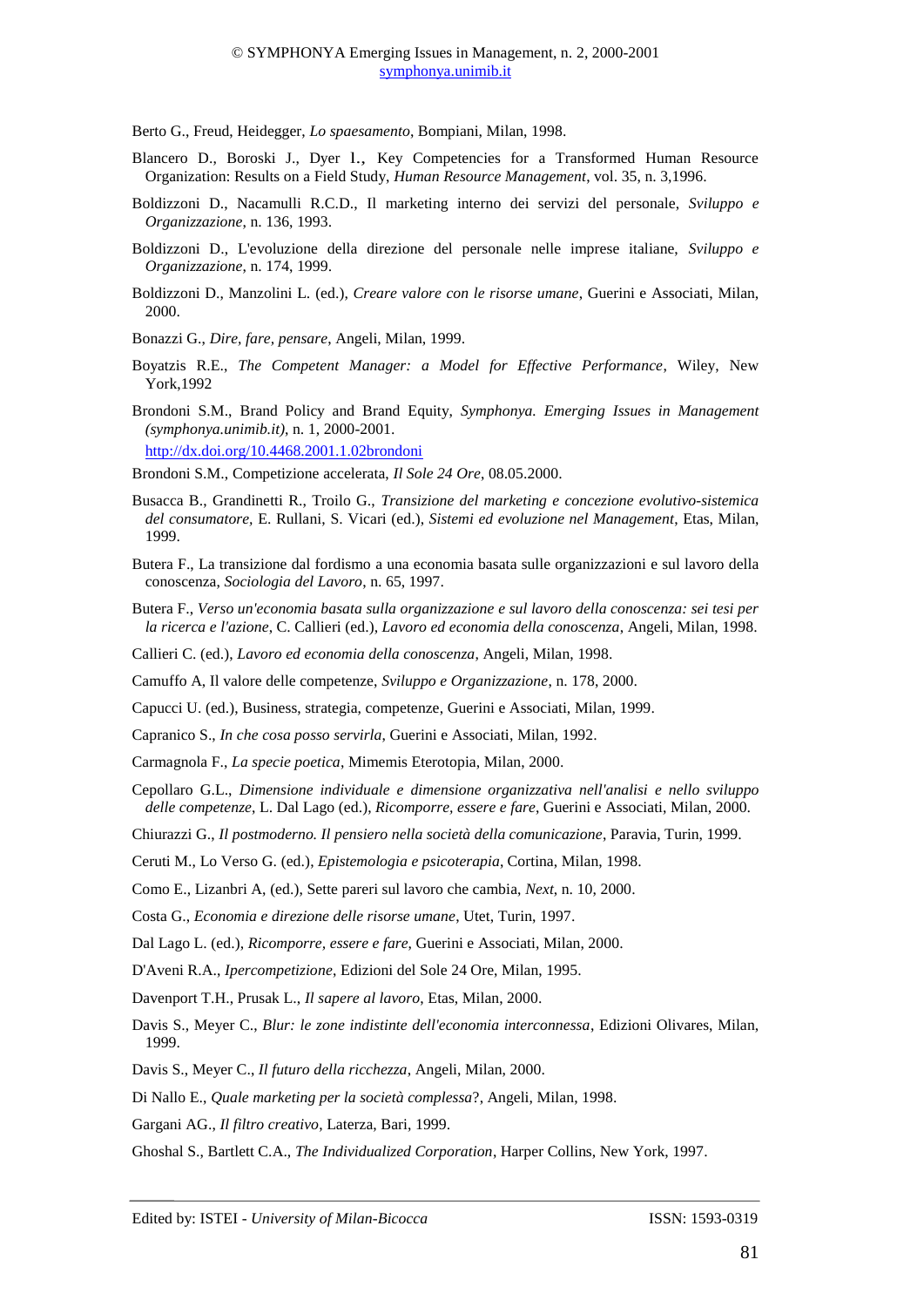- Halal W.E., From Hierarchy to Enterprise. Internal Markers are the New Foundations of Management, *Academy of Management Executive*, vol. VII, n. 4, 1994. http://dx.doi.org/10.5465/AME.1994.9412071706
- Harvey D., *La crisi della modernità. Una ricerca sulle origini del cambiamento culturale*, Il Saggiatore, Milan, 1995.
- Kelly K., Out of Control. *La nuova biologia delle macchine, dei sistemi sociali e dell'economia globale*, Urra Apogeo Libri, Milan, 1996.
- Jedlowski P., *Le trasformazioni dell'esperienza*, C. Leccardi, *Limiti della modernità*, Carocci, Rome, 1999.
- Leccardi C., *Responsabilità e riflessività*, C. Leccardi (ed.), *Limiti della modernità*, Carocci, Rome, 1999.

Leccardi C. (ed.), Limiti della modernità, Carocci, Rome, 1999.

Mayer R.C., Davis J.H., Schoorman F.D., An Integrative Model of Organizational Trust, *Academy of Management Review*, vol. 20, n. 3, 1995. http://dx.doi.org/10.2307/258792

McClelland D.C., Testing for Competence rather than Intelligence, *American Psychologist*, n. 28, 1973.

http://dx.doi.org/10.1037/h0034092

- Morelli U., *Scienza senza oggetto, fenomeni ibridi e pratiche conoscitive scivolose: oltre gli approcci deterministici nello studio delle competenze*, L. Dal Lago (ed.), *Ricomporre, essere e fare*, Guerini e Associati, Milan, 2000.
- Oggioni E., Rolandi A, *Performance Improvement. Il miglioramento delle prestazioni attraverso lo sviluppo delle competenze*, Etas Libri, Milan, 1998.

Pagliarani L., *Il coraggio di Venere*, Cortina, Milan, 1985.

Piccardo C., *Empowerment*, Cortina, Milan, 1995.

Pievani T., Varchetta G., *Il management dell'unicità*, Guerini e Associati, Milan, 1999.

Quaglino G.P., *Psicodinamica della vita organizzativa*, Cortina, Milan, 1997.

Rampini F., *La New Economy. La rivoluzione in corso*, Laterza, Bari, 2000.

Ratti F., Le competenze di successo, *Sistema Impresa*, n. 4, 1992.

Ratti F., L'intelligenza emotiva, *Sviluppo e Organizzazione*, n. 171, 1999

Rossi A, Il bilancio di competenze, *Sviluppo e Organizzazione*, n. 182, 2001.

Rubbia S., Introduzione a Pine Il B.J., Gilmore J.H., *L'economia delle esperienze*, Etas, Milan, 2000.

Rullani E., L'impresa 'reale' e le sue prospettive: una mappa dell'evoluzione in corso, *Economia, Finanza e Marketing*, n. 24, 1994.

Rullani E., Vicari S. (ed.), *Sistemi ed evoluzione nel Management*, Etas, Milan, 1999.

Russo P., *New Economy, New Human Kind*, *Il Mulino*, n. 5, 2000.

Salimbeni A.P., *Il grande mercato. Realtà e miti della globalizzazione*, Bruno Mondadori, Milan, 1999.

Sandberg J., Interpretare le competenze, *Sviluppo e Organizzazione*, n. 182, 2001.

Savona P., Jean C., *Geoeconomia*, Angeli, Milan, 1995.

Simon H., *La ragione nelle vicende umane*, Il Mulino, Bologna, 1984.

Slywotzky AJ., Morrison D.J., Andelman B., *La zona del profitto*, Guerini e Associati, Milan, 2000.

Spencer L., Spencer S., *Competenza nel lavoro*, Angeli, Milan, 1995.

Stewart T., *Il capitale intellettuale*, Ponte delle Grazie, Firenze, 1999.